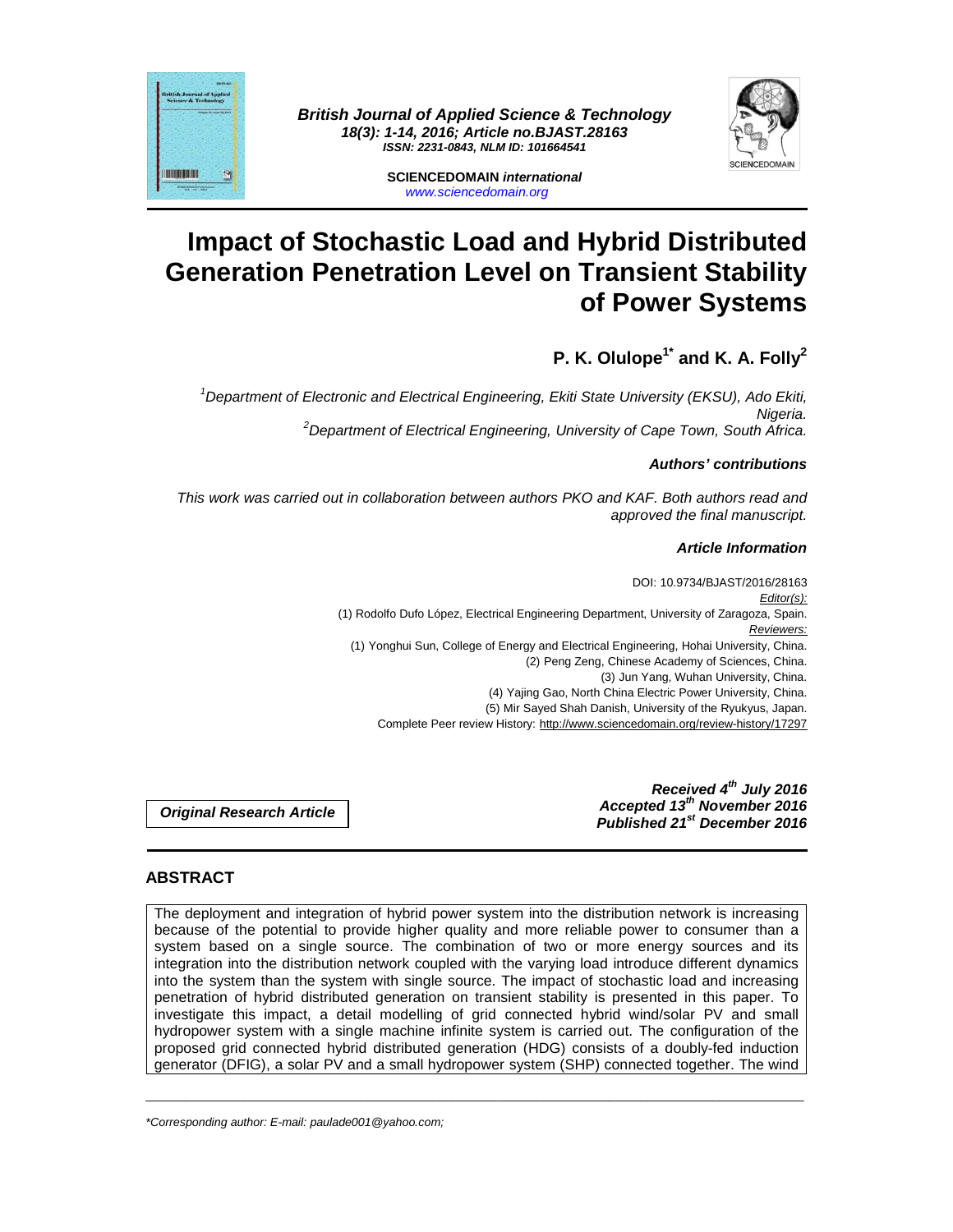turbine is integrated through PWM converter into the existing grid while the solar PV consists of DC sources integrated through PWM inverter and the hydro power is directly connected using a synchronous generator. The simulations were performed in DIgSILENT power factory software.

Keywords: Hybrid distributed generation; stochastic load critical clearing time; wind turbine; Solar PV; hydropower system; based load; additional load.

# **1. INTRODUCTION**

The deployment of hybrid power system into the distribution network is increasing due to its potential to provide quality and reliable power [1]. When it is used as distributed generator, i.e., connected to the distribution system in a horizontally integrated market, it provides voltage control and improved voltage profile. However, the objective of providing good stability when a three-phase fault occurred will not be realized without detail transient stability analysis of HDG. This is because some energy sources are weather dependent (e.g. Solar PV and Wind power) and the dynamics associated with transient stability when HDG is used are completely different from the single energy source. These diversities in the dynamics contribute to the complexities of the network and make the system prone to serious instabilities which can results into blackout. Furthermore, when these generators are connected to the distribution network which was not originally designed for bi-directional power flow, it produces further complexities and increases the possibilities of instabilities. Hybrid distributed generation with multisource therefore can be defined as a small set of co-operating units generating electricity and heat, with diversified primary energy carriers (renewable and nonrenewable),which are located closed to the consumers end. The coordination of their operations takes place by utilizing advanced power electronics [2]. They are either grid connected or standalone systems, renewable or non-renewable systems [2]. Currently, there is wide-spread use of distributed generation across the globe though the level of penetration is still low [3]. By year 2020, the penetration level of DG in some countries such as USA is expected to increase by 25% as more independent power producers; consumers and utility companies imbibe the idea of distributed generation [3]. The rapid progress in renewable energy power generation technologies and the awareness of environmental protection have been the major reasons why alternative energy and distributed generation is a promising area [4].

Because some of renewable energy sources can complement each other, multi-source alternative energy systems have great potential to provide higher quality and more reliable power to consumers than a system based on a single source [5-6]. The larger the penetration level of hybrid distributed generation (HDG) in a power system, the more difficult it becomes to predict, to model, to analyse and to control the behaviour of such system [5]. There are many reasons why integration of HDG should be investigated. Some of which are:

- 1. The variability of the hybrid energy sources causes instability to the grid in a way that is different from the single energy source.
- 2. Since the DG complements one another, the outputs are also interdependent resulting in possibilities of higher degree of instabilities compare to a single energy source.
- 3. Some HDGs using induction generators are not grid friendly because they consume reactive power instead of generating it. So when this generator is combined with other renewable energies e.g. solar PV, there is tendency of higher degree of instability
- 4. Most power converters do not have adequate control mechanism to actively support DG and HDG integration.
- 5. Also, existing protection mechanism might not be able to take care of the problem of bi-directional power flow that takes place due to DG connection in radial networks.
- 6. New design controllers are needed to effectively manage the multi-energy sources distributed generation in other to service remote villages.
- 7. Possibilities of insufficient supply will be higher in a location where Solar PV alone or Solar PV combined with other renewable energies because PV does not supply energy during the nights.
- 8. Lack of inertia constant contributes to the poor voltage regulation and the low power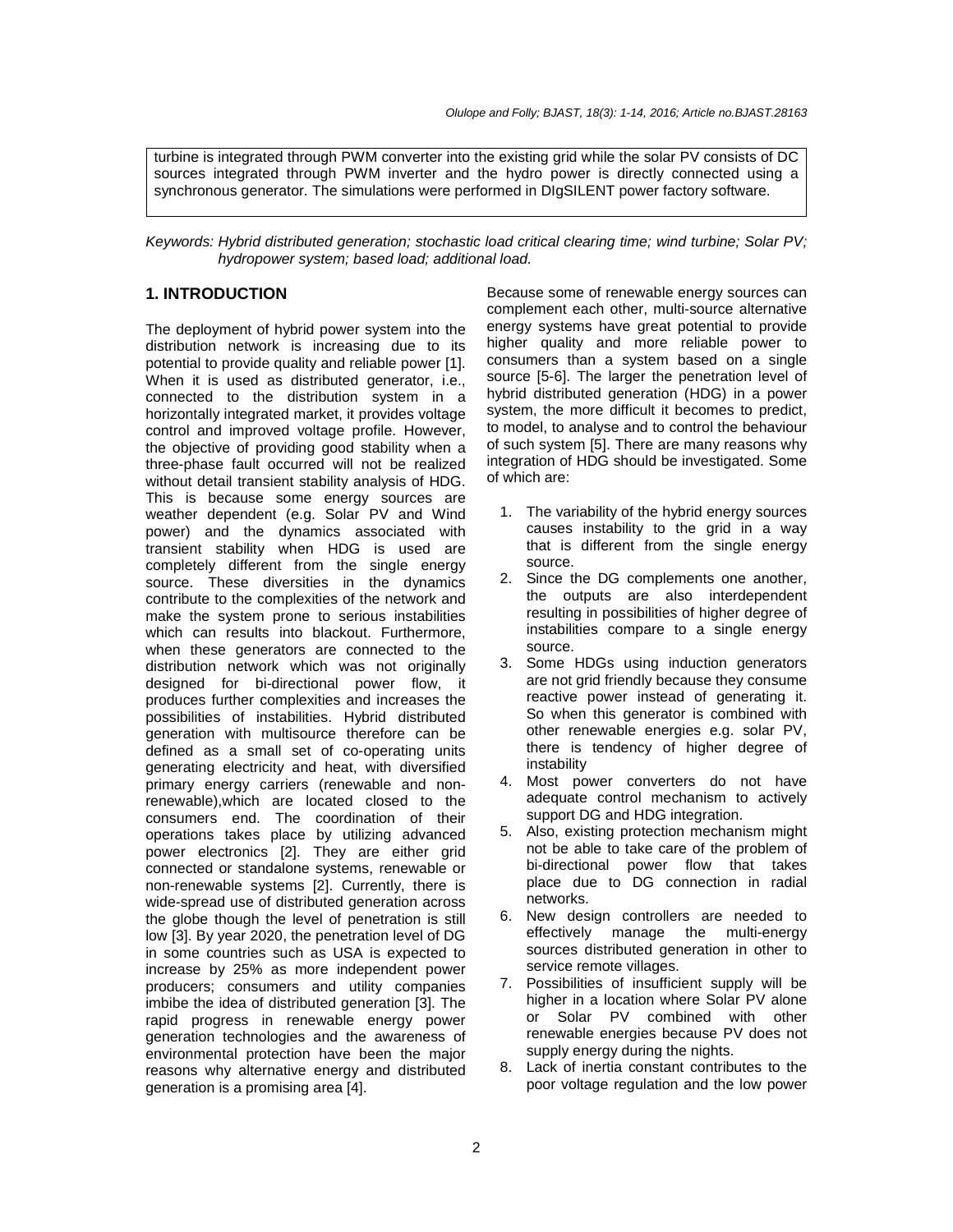quality produce by PV arrays. It therefore increases instability during fault [7].

9. Most renewable energies are weather dependent with constant daily load variation leading to negative impact on the entire system [5].

During varying load condition, the load cannot be sustained under seasonal changes and the natural intermittent properties of wind and solar PV. As a result, energy storage system is required in order to properly manage the system. In grid connected HDG, the grid provides the energy support that enhances the system energy management and possibly the stability of the system.

However, the stability of the system is influenced by load variation coupled with intermittency of the energy sources and high penetration level of HDG. These configurations among many other things need to be investigated to understand the interactions between the hybrid distributed generation and the grid.

The research studies already published in this area are mostly on the deployment and integration of single source energy system [7-14]. Ref [13] investigated the impact of high penetration of DG on transient stability. The DGs considered in the case study are synchronous and asynchronous generators. It is found that DG influences the system transient stability differently depending on DG penetration levels, DG grid connection strength, different DG technologies, and DG protection schemes. Reference [14] investigated the impact of high penetration of Solar PV on the transient stability. Several other papers reported the poor dynamic state of the system as the penetration level increases. Also, several hybrid power systems have been developed [15-16]. An isolated network for very low voltage decentralized energy production and storage based on photovoltaic and wind was developed, mainly considering the energy management and control of the photovoltaic and wind hybrid system [17]. A grid connected hybrid scheme for residential power supply based on an integrated PV array and a wind-driven induction generator were discussed [18,19]. Hybrid power systems based on steady state, unit sizing, optimization techniques in other to extract maximum power from the hybrid system and standalone have been well researched. However, none of the papers reviewed above mentioned transient state and none also considered additional energy

sources such as small hydropower system. Most of the papers did not consider the integration of HDG into the distribution system. Rather, HDG was connected into the transmission system. Interactions of HDG with the grid, effect of additional power transmitted across distribution corridor on transient stability, unexpected fault, bi-directional power flow from Hybrid DG, electromechanical oscillations due to system with different inertia constant, torsional interactions of wind turbine with power system control and grid are some of the new things to investigate for effective integration of HDG in other to prevent the future grid from any unexpected cascaded events. Others issues are stochastic load and its effect on the HDG. This study investigates the dynamic impact of stochastic load and penetration level of hybrid Wind/Solar PV/small Hydro power on transient stability. To investigate this impact, the modelling of grid connected wind / PV/small hydro power with a single machine infinite system is carried out in DIgSILENT power factory. The configuration of the proposed grid connected hybrid distributed generation (HDG) consists of variable speed Wind turbine with doubly-fed induction generator (DFIG), Solar PV and small hydro power. The wind turbine is integrated through PWM converter into the existing grid while the solar PV incorporated into the system consists of DC sources integrated through PWM inverter. The small hydropower system is modelled as synchronous generator.

The rest of the paper is organized as follows: Section 2 summarizes distributed generation and hybrid distributed generation concepts while section 3 gives the mathematical modelling of HDG. Section 4 describes the arrangement of the proposed configuration and the transient stability indicator. Section 5 presents the simulation and section 6 discusses the results. Conclusion is described in section 7.

# **2. DISTRIBUTED GENERATION AND HYBRID DISTRIBUTED GENERATION CONCEPT**

Small generators connected to the distributed network in other to service the consumer load is called distributed generation. Also, a large wind farm connected to the network to meet consumer demand is also assumed to be distributed generation. Presently, the promising sources of distributed generation are wind turbine and Solar PV. A Solar PV harvests energy directly from sunlight and converts it to electricity. Due to the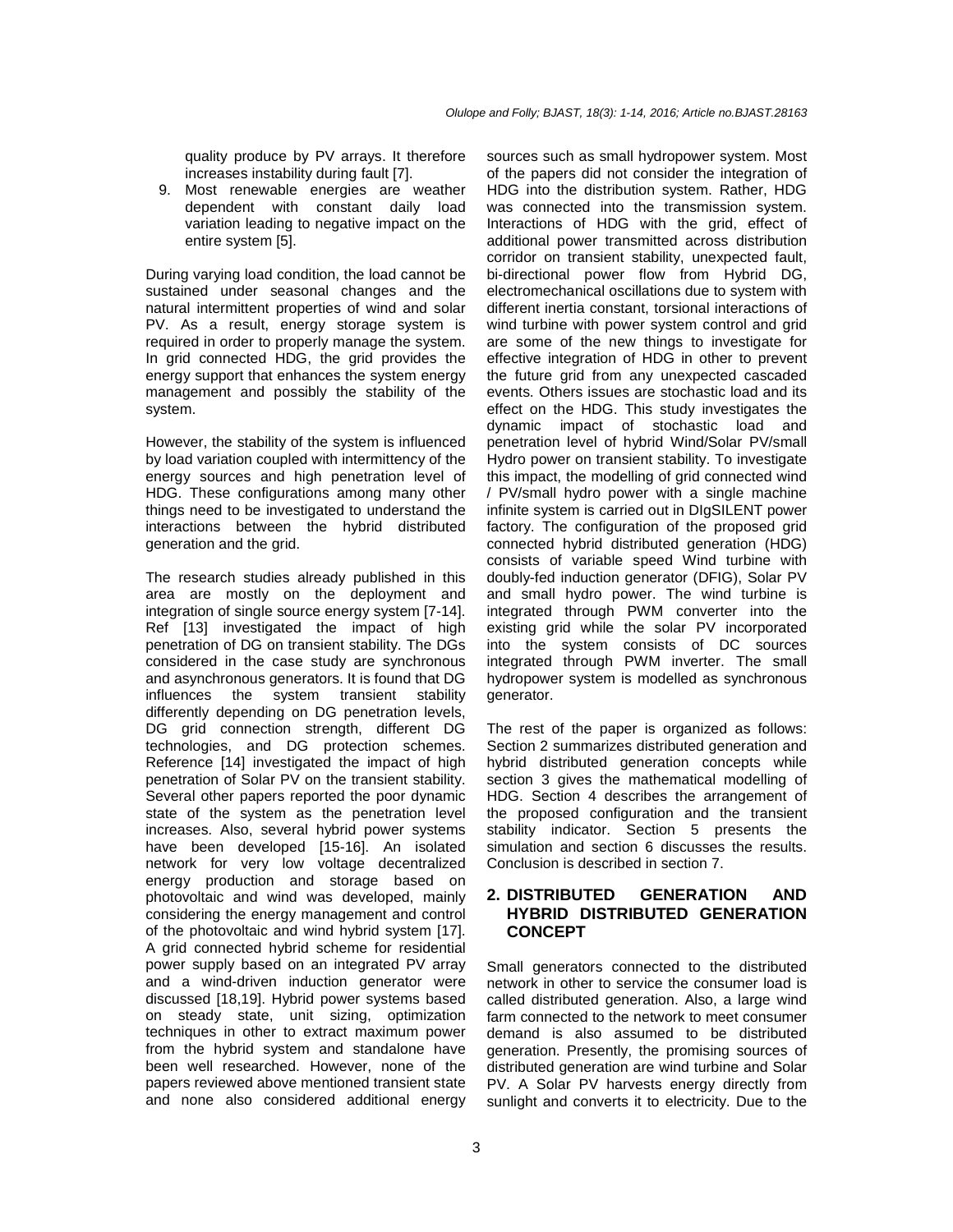high initial cost, the number of customer involved in the usage of solar PV is still low. Later, as the cost of PV began to decrease, there will be an increasing usage across the globe and several other applications will be developed [7]. However, the low running cost and the maintenance cost of these Solar PVs as well as

the long life usage make it an attractive alternative energy source.

Also, wind turbine especially the doubly-fed induction generator has the ability to provide supplementary active and reactive power to the existing grid.



**Fig. 1. Matrix describing the hybrid distributed generation [7]**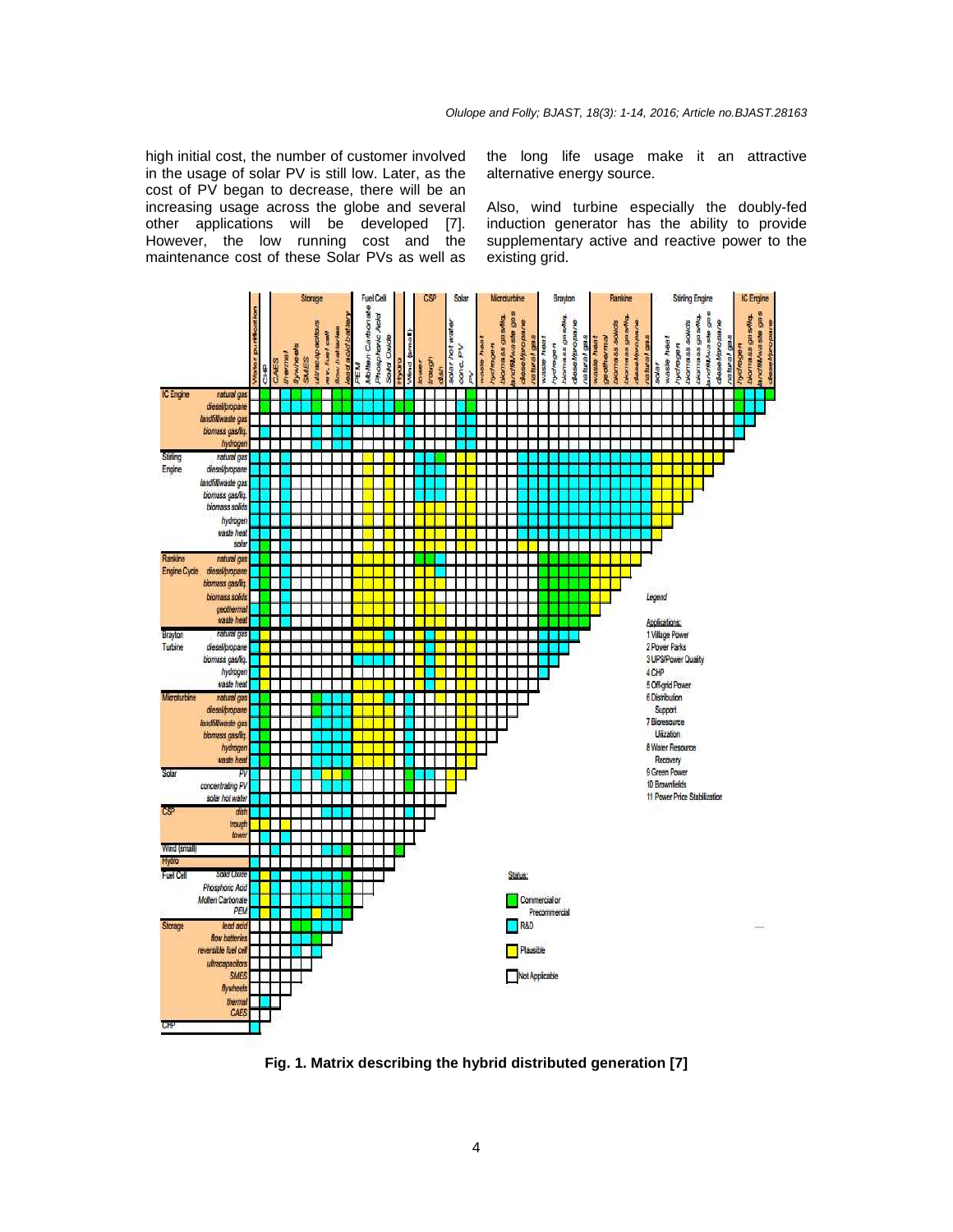DFIG converts energy inherent in wind to electricity through wind turbine, shaft, induction generator and various controllers to ensure proper grid integration and friendliness. Like solar PV, wind output power depends on the availability of wind.

Many of the primary energy sources are complimentary and abundant in nature which gives it a good opportunity to increase availability, power quality and flexibility of power supply when they are fully optimized. The objective of the integration is to capitalize on the strengths of both conventional and renewable energy sources, both cogeneration and noncogeneration types. The combination of hybrid power generation was represented in matrix form in ref [7] and is shown in Fig. 1. Fig. 2 shows a simplified configuration of the proposed hybrid distributed generation. Three scenarios are mentioned in this paper namely the import mode, the balanced mode and the export mode, but only the export mode is analysed. The export mode is shown in Fig. 2 and it describes how the load is supplied by the centralized generator and the distributed generator. The modes are further explained below:

**Import mode**: In this mode, the load demands are supplied by GEN2 and HDG with additional supply from the GRID.

**Balanced mode**: In this mode, the load demands are met by the combination of GEN2 and HDG without any extra supply from the GRID. This means that the power generated by HDG and GEN 2 is sufficient to meet the load demands.

**Export mode**: In this mode, HDG and GEN2 supply the loads and export the excess generation to the GRID. This is shown in Fig. 2.

The penetration level for HDG is defined as:

$$
\% \text{ PL}_{\text{HDG}} = \frac{P_{\text{HDG}}}{P_{\text{HDG} + P_{\text{CG}}}} \times 100 \tag{1}
$$

where %PL<sub>HDG</sub> is the percentage penetration of the DG/HDG,  $P_{HDG}$  is the active power generated by HDG and  $P_{CG}$  is the active power from the centralized generators (GRID and GEN2).

$$
P_{CG} + P_{HDG} = P_{LOAD}
$$

where  $P_{\text{LOAD}}$  is the power delivered to the load

In all the simulations, the active and the reactive power of GEN2 are kept constant.

#### **3. MODELLING OF HYBRID DISTRIBU-TED GENERATION**

#### **3.1 Modelling Doubly-fed Induction Generator (DFIG) For Stability Studies**

DFIG is widely preferred as the electrical generator for a wind turbine because it is easy to control and its robustness [20]. DFIG is a wound rotor induction generator with voltage source converter connected to the slip-rings of the rotor. DFIG interacts with the grid through the rotor and stator terminal. The induction generator is connected to the grid through the stator terminals, but the rotor terminals are connected to the grid via a partial-load variable frequency AC/DC/AC converter (VFC) [21] as shown in Fig. 3.



**Fig. 2. Proposed modeling configuration for export mode**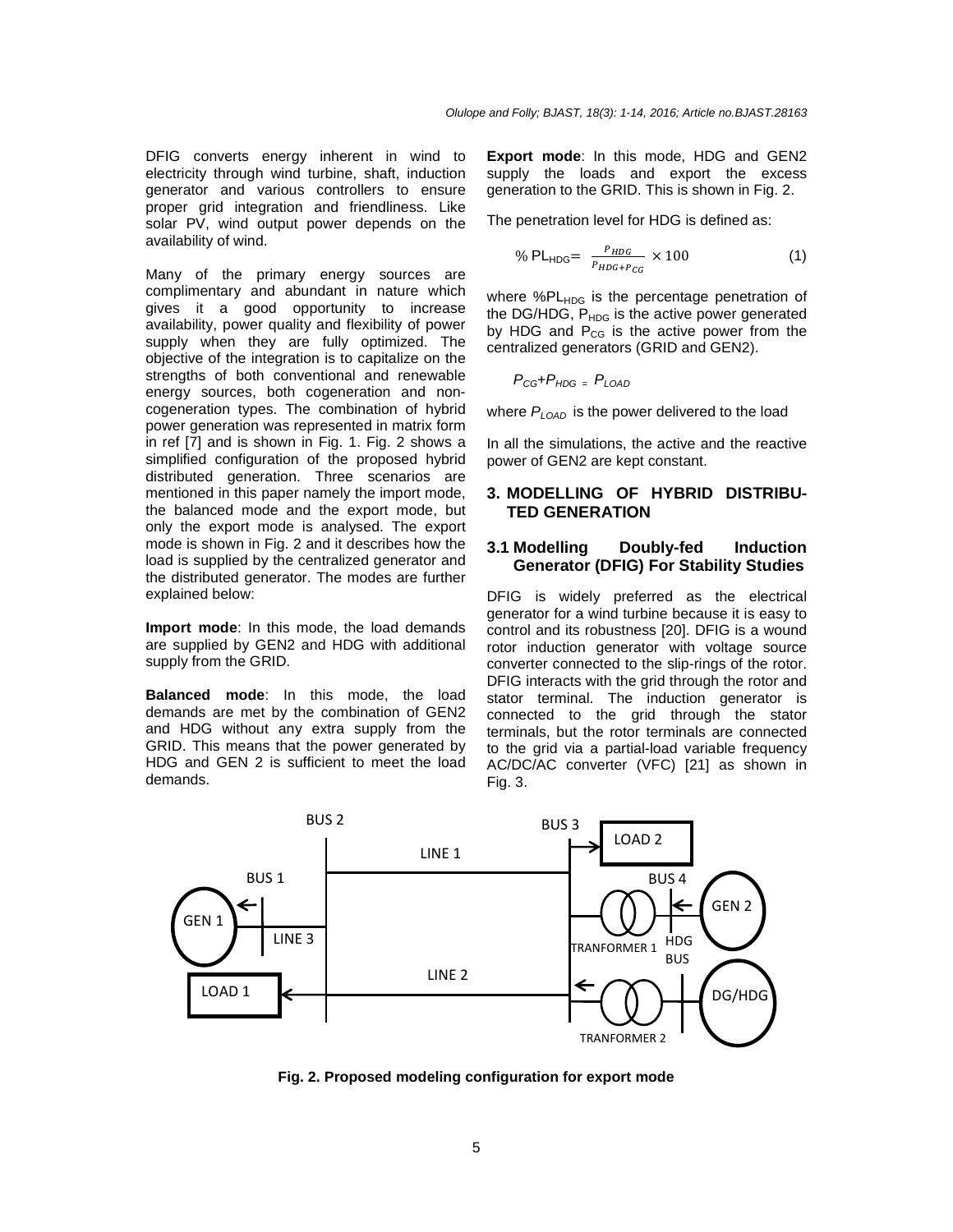

**Fig. 3. DFIG with its converter [21]**

To represent induction machine under system To represent induction machine under system<br>disturbance, it is desirable to use a double-cage model which represents transient and sub transient behaviour of the machine accurately [22-25]. For modelling the DFIG converters, it is assumed that the converters are ideal and the DC link voltage between the converters is constant. The rotor side converter is connected to the rotor of DFIG via brushes while the grid side converter is connected to the grid. A capacitor is connected between the converters that act as DC voltage source. The DC voltage source decouples the rotor side converter from the grid-side converter. The rotor side converter is modelled as a voltage source whereas the grid-side converter is modelled as a current source [26,27]. The torque and the speed are controlled by the rotor side converter. The rotor speed is controlled by the q-component of the injected voltage, through rotor side converter. The d-component of the rotor side converter voltage is used for compensation for the generator magnetizing reactive power. The main objective for the grid-side converter is to keep the dc-link voltage constant. In DFIG, the rotor side converter is controlled by using different control techniques such as scalar and vector controls. In scalar control, the torque and flux have a coupling effect while in vector control, the torque and flux has a decoupling effect. sient behaviour of the machine accurately<br>25]. For modelling the DFIG converters, it is<br>umed that the converters are ideal and the<br>link voltage between the converters is<br>stant. The rotor side converter is connected<br>ne roto action is connected between the converters<br>act as DC voltage source. The DC voltage<br>ce decouples the rotor side converter from<br>grid-side converter. The rotor side converter<br>lodelled as a voltage source whereas the<br>side con speed is controlled by the q-component of the injected voltage, through rotor side converter.<br>The d-component of the rotor side converter voltage is used for compensation for the generator magnetizing reactive power. The m

The DFIG equipped with four-quadrant ac-to-ac converter increases the transient stability margin converter increases the transient stability margin<br>of the electric grids compared to the fixed-speed wind systems based squirrel-cage generators [28]. The stator and the rotor modelling of DFIG are given below: wind systems based squirrel-cage generators<br>[28]. The stator and the rotor modelling of DFIG<br>are given below:<br> $u_{ds} = -R_s i_{ds} - \omega_s \psi_{as} + \frac{d\psi_{ds}}{dt}$  (2)

$$
u_{ds} = -R_s i_{ds} - \omega_s \psi_{qs} + \frac{d\psi_{ds}}{dt}
$$
 (2)

$$
u_{qs} = -R_s i_{qs} + \omega_s \psi_{ds} + \frac{d\psi_{qs}}{dt}
$$
 (3)

$$
u_{dr} = -R_r i_{dr} - s\omega_s \psi_{qr} + \frac{d\psi_{dr}}{dt}
$$
 (4)

$$
u_{qs} = -R_r i_{qr} + s\omega_s \psi_{dr} + \frac{d\psi_{qr}}{dt} \tag{5}
$$

where  $s$  is the slip,  $u$  is the voltage,  $i$  is the current, R is the resistance, and  $\psi$  is the flux, is the synchronous speed of the stator field. All quantities are measured in per unit. The subscripts d and q stand for direct and quadrature component, respe subscripts r and s stand for rotor and stator respectively. subscripts r and s stand for rotor and stator<br>respectively.<br>The real and reactive power at the rotor and the are measured in per unit. The<br>d and q stand for direct and<br>component, respectively while

stator can be calculated by:

$$
P_s = u_{ds} i_{ds} + u_{qs} i_{qs} \tag{6}
$$

$$
Q_S = u_{qs} i_{ds} - u_{ds} i_{qs} \tag{7}
$$

$$
P_r = (u_{dr}i_{dr} + u_{qr}i_{qr})
$$
\n(8)

$$
Q_r = (u_{qr}i_{dr} - u_{dr}i_{qr})
$$
\n(9)

For DFIG

$$
P = P_s + P_r = u_{ds}i_{ds} + u_{qs}i_{qs} + u_{dr}i_{dr} + u_{qr}i_{qr}
$$
 (10)

$$
Q = Q_s + Q_r = u_{qs}i_{ds} - u_{ds}i_{qs} + u_{qr}i_{dr} - u_{dr}i_{dr}
$$
 (11)

Rotor equations modeling

The general relations between wind speed and<br>aerodynamic torque hold [17]:<br> $T_t = \frac{1}{2} \rho \pi R^3 v^2 \frac{c_p(\lambda, \beta)}{2}$  (12) aerodynamic torque hold [17]:

$$
T_t = \frac{1}{2} \rho \pi R^3 v^2 \frac{c_p(\lambda, \beta)}{\lambda} \tag{12}
$$

And the power is shown as

$$
P_w = \frac{\rho}{2} C_p(\lambda, \beta) A_R v_w^3 \tag{13}
$$

The power coefficient  $C_p$  of the wind turbine in equation 13 is a function of tip-speed ratio  $\lambda$ equation 13 is a function of tip-speed ratio  $\lambda$ which is given by:

$$
\lambda = \frac{\omega R}{v} \tag{14}
$$

T<sub>t</sub>=turbine aerodynamic torque (Nm), *ρ*= specific density of air (kg/m3),  $v=$  wind speed (m/s),  $R$ =radius of the turbine blade (m),  $CP$ = *R*=radius of the turbine blade (m), CP= coefficient of power conversion,  $\beta$  = pitch angle,  $P_w$ =power extracted from the airflow (W),  $\lambda$ = Tip speed ratio, $\omega$ = is the rotational speed of the wind turbine shaft. The value of Q fed into the grid in equation 11 above depends on the control of the power electronic in the grid sides. This does not affect active power except that the efficiency of the inverter can be incorporated into the last two variables. In this paper, the generator is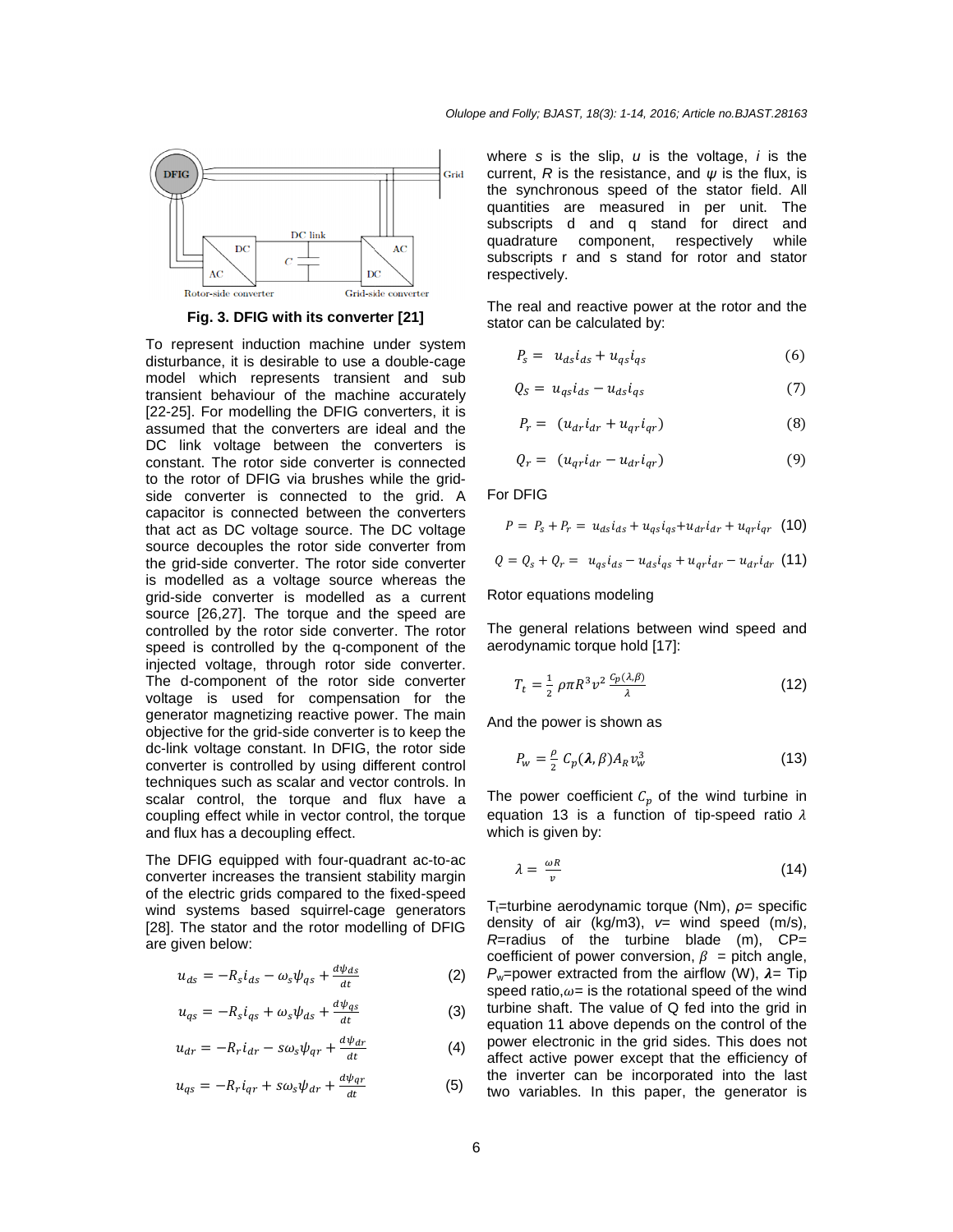represented by third order model as indicated in DIgSILENT [20]. In this case the model is obtained by neglecting the stator transients for the fifth order model of induction machine. It shows that there are three electrical equations and one mechanical equation. The model is in dq expressed in rotor reference frame. In rotor reference frame, the d axis in the rotor reference frame is chosen collinear to the rotor phase winding and the position of the rotor reference frame is the actual position of the rotor.

The dynamic model of the generator is completed by mechanical equation as indicated below:

The electrical torque can be expressed by:

$$
T_e = \psi_{dr} i_{qr} - \psi_{qr} i_{dr} \tag{15}
$$

Obviously, there is a change in generator speed as a result of the difference in electrical and mechanical torque. This is expressed as:

$$
\frac{d\omega}{dt} = \frac{1}{2H}(T_m - T_e) \tag{16}
$$

Where  $H$  is the inertial constant(s) and this is specified in DIgSILENT as acceleration time constant in the induction generator type.  $T_m$  and  $T_e$  are the mechanical and electrical torque, respectively.

#### **3.2 Modeling of Small Hydro Turbine**

The power available in water current is proportional to the product of head and flow rate [29].

The general formula for any hydro power is:

$$
P_{hyd} = \rho \, gQH \tag{17}
$$

Where:  $P_{\text{hyd}}$  is the mechanical power produced at the turbine shaft (Watts), *ρ* is the density of water (1000 kg/m<sup>3</sup>), g is the acceleration due to gravity  $(9.81 \text{ m/s}^2)$ ,  $\alpha$  is the water flow rate passing through the turbine  $(m^3/s)$ , H is the effective pressure head of water across the turbine (m). The hydro-turbine converts the water pressure to mechanical shaft power, which further rotates the generator coupled on the same shaft [30-32]. The relation between the mechanical and the hydraulic powers can be obtained by using hydraulic turbine efficiency  $η<sub>h</sub>$ , as expressed by the following equations:

$$
P_n = \eta_h \, P_{hyd} \tag{18}
$$

$$
Q = Av
$$

where A is the area of the cross section  $(m^2)$  and v is the water flow speed (m/s),

And the whole equation is derived from Bernoulli's theorem which states that:

$$
\frac{v^2}{2g} + h + \frac{p}{\rho g} = \frac{P_{\text{hyd}}}{\rho g Q} \tag{19}
$$

where p is the pressure of water (N/m<sup>2</sup>).

# **3.3 Solar Cell Modeling**

Solar PV effect is a basic physical process through which solar energy is converted directly into electrical energy. It consists of many cells connected in series and parallel. The voltage and current output is a nonlinear relationship. It is essential therefore to track the power since the maximum power output of the PV array varies with solar radiation or load current. The equivalent diagram of a solar cell is represented by one diode model as shown in Fig. 4.



**Fig. 4. Model for single solar cell** 

The output terminal of the circuits is connected to the load. The output current source is the different between the photocurrent Ip and the normal diode current  $I_D$ . Ideally the relationship between the output voltage  $V_{pv}$  and the load current  $I_{\text{pv}}$  of a PV cell or a module can be expressed as if we assume that the current  $I_{sh}$  in shunt resistor  $R_{sh}$  is neglected [33-36].

$$
I_{pv} = I_p - I_D = I_p - I_o \left[ \exp\left(\frac{V_{pv} + \text{lpv}R_S}{mKT_c/q}\right) - 1 \right]
$$
\n(20)

where  $I_p$  is the photocurrent of the PV cell (in amperes),  $I_o$  is the saturation current,  $I_{pv}$  is the load current (in amperes),  $Vpv$  is the PV output voltage(in volts),  $Rs$  is the series resistance of the PV cell (in ohms) and m, K and Tc represent respectively the diode quality constant, Boltzmann's constant and temperature. q is electron charge (1.602 × 10−19 C) [37].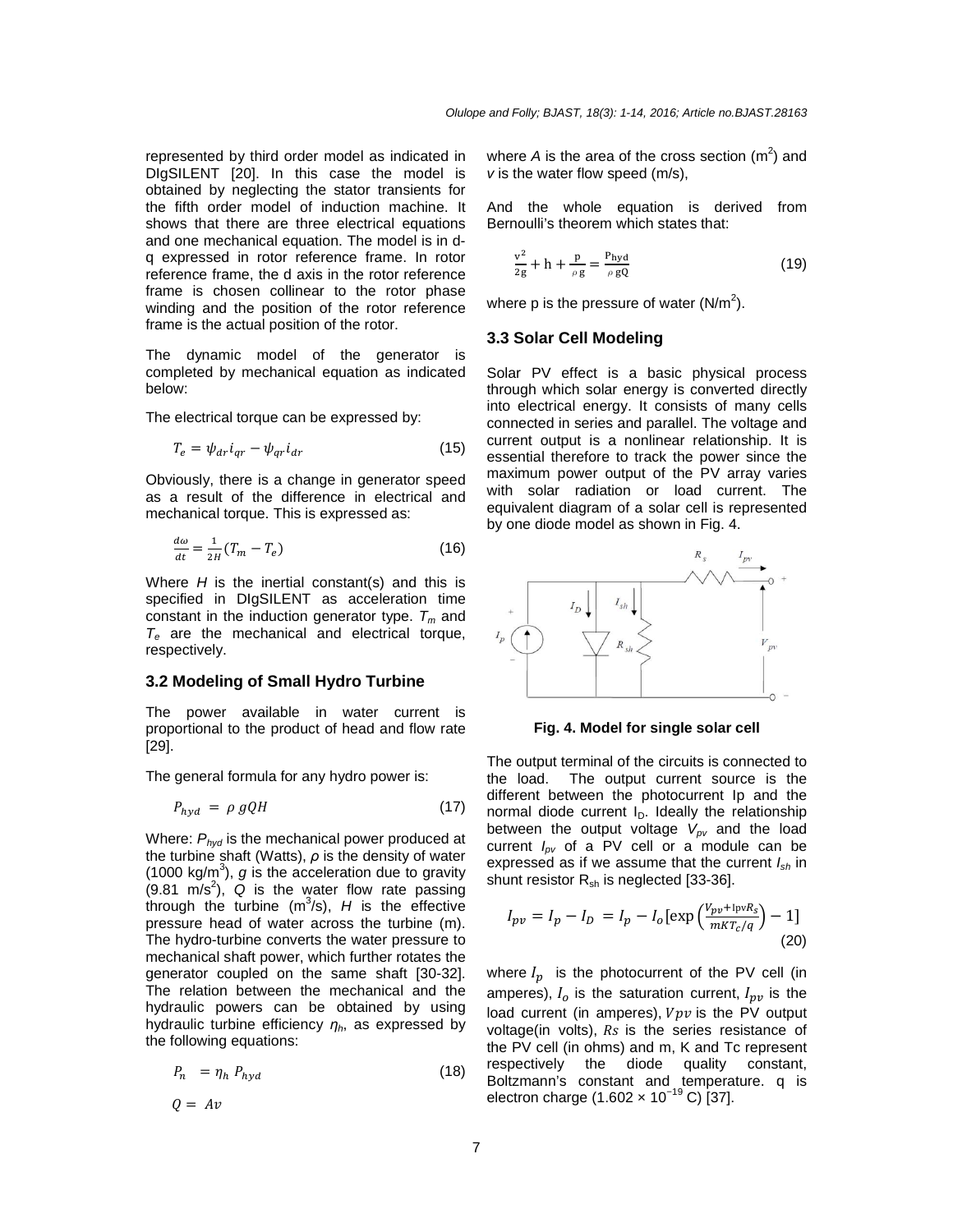The power output of a solar cell is given by:

$$
P_{pv} = V_{pv} I_{pv} \tag{21}
$$

Where  $I_{pv}$  is the output current of solar cell (A).  $V_{pv}$  is the solar cell operating voltage (V),  $P_{pv}$  is the output power of solar cell (W). The output power depends on the temperature and the irradiance [38].

#### **3.4 Load Modelling**

For dynamic performance analysis, the transient and steady-state variation of the load P and Q with changes in bus voltage and frequency must be modelled. For power system analysis, load can be thought of as real and reactive power launched to lower voltage distribution system at buses. The load can be modelled as: constant real and reactive power, constant current, constant impedance as well as any random combination of the above. Stochastic models possess some inherent randomness. The same set of parameter values and initial conditions will lead to an ensemble of different outputs. Assumption is made that the load has an initial complex power S. The load is modelled as real and reactive power load [39]:

$$
S = P + jQ \tag{22}
$$

where  $P$  and  $Q$  are real and reactive power, respectively

#### **4. ARRANGEMENT OF THE PROPOSED CONFIGURATION**

Fig. 5 shows the modified single machine infinite bus system modelled in DIgSILENT. This power system model consists of an infinite bus system (Grid) represented by GEN1, one centralized generator (GEN2), a hybrid distributed generation (HDG) attached to Bus 2 (not shown) and two equal loads (LOAD1 and LOAD2). GEN1 is connected to bus 3 via line 3. The transmission lines (line 1, line 2 and line 3) are modelled as equivalent  $\pi$  transmission lines. Line 1 and line 2 are 100km long each, while line 3 is 40km long. GEN 2 is connected to bus 2 via a 100MVA transformer (transformer 1) and has a capacity of 80MW and 60MVAr. The DG/HDG consisting of wind generator (DFIG), SOLAR PV and small hydropower system (SHP) is connected to bus 2 via another 100MVA transformer (Transformer 2, not shown in Fig. 5). Each DFIG is rated 8MW, 0.89 power factor lagging. The SOLAR PV is rated 8MW real power at unity power factor. When SOLAR PV alone is connected to the HDG bus, a capacitor bank is used at that bus to compensate for reactive power. The hydropower is rated 8MW and 4MVAr. LOAD1 and LOAD2 are connected to bus 2 and bus 3, respectively, and are rated 80MW and 40MVAr each. To investigate the effect of a large disturbance, a three-phase fault was applied in the middle of line 2 and cleared after 200 ms by removing the line.

The penetration level in the test system is varied in the following order.

- (i) Import mode,  $PL_{HDG} = 40\%$
- (ii) Balanced mode,  $PL_{HDC} = 50\%$
- (iii) Export mode,  $PL_{HDC} = 80\%$

To combine these three DGs together, an effective truth table was drawn (Table 1) and it can be understood from the inference on column 5. Please note that in Table 1, 0 indicates that the generator was not integrated to the network while 1 indicates that the generator was integrated. For this paper, only scenario 4, 6 and 7 were considered (see Table 1). The transient stability indicator used is critical clearing time and oscillation duration.

#### **4.1 Transient Stability Indicator**

The commonly used transient stability index is the critical clearing time. The critical clearing time is the maximum allowable time to maintain synchronism. It measures the robustness of the system to various contingencies. If the fault is clear within this time, the power system remains stable. But if it is cleared after this time, the power system is most likely to loss synchronism. The criterion for instability is when the first swing rotor angle exceeds 120 degrees, otherwise the system is stable. The setting of threshold is always based on power system characteristics. To assess the transient stability of every scenario, we apply a temporary 3-phase fault at the mid-point of line 2 while the load varies and the generation type varies also. The CCT is obtained by increasing the fault duration until GEN 2 loses synchronism at 120 degrees. The second index is rotor angle swinging or oscillation duration. When the CCT is exceeded, the synchronism of the generators can no longer be maintained. The generators will go out of step leading to an increase in rotor angle separation and the generator will refuse to settle.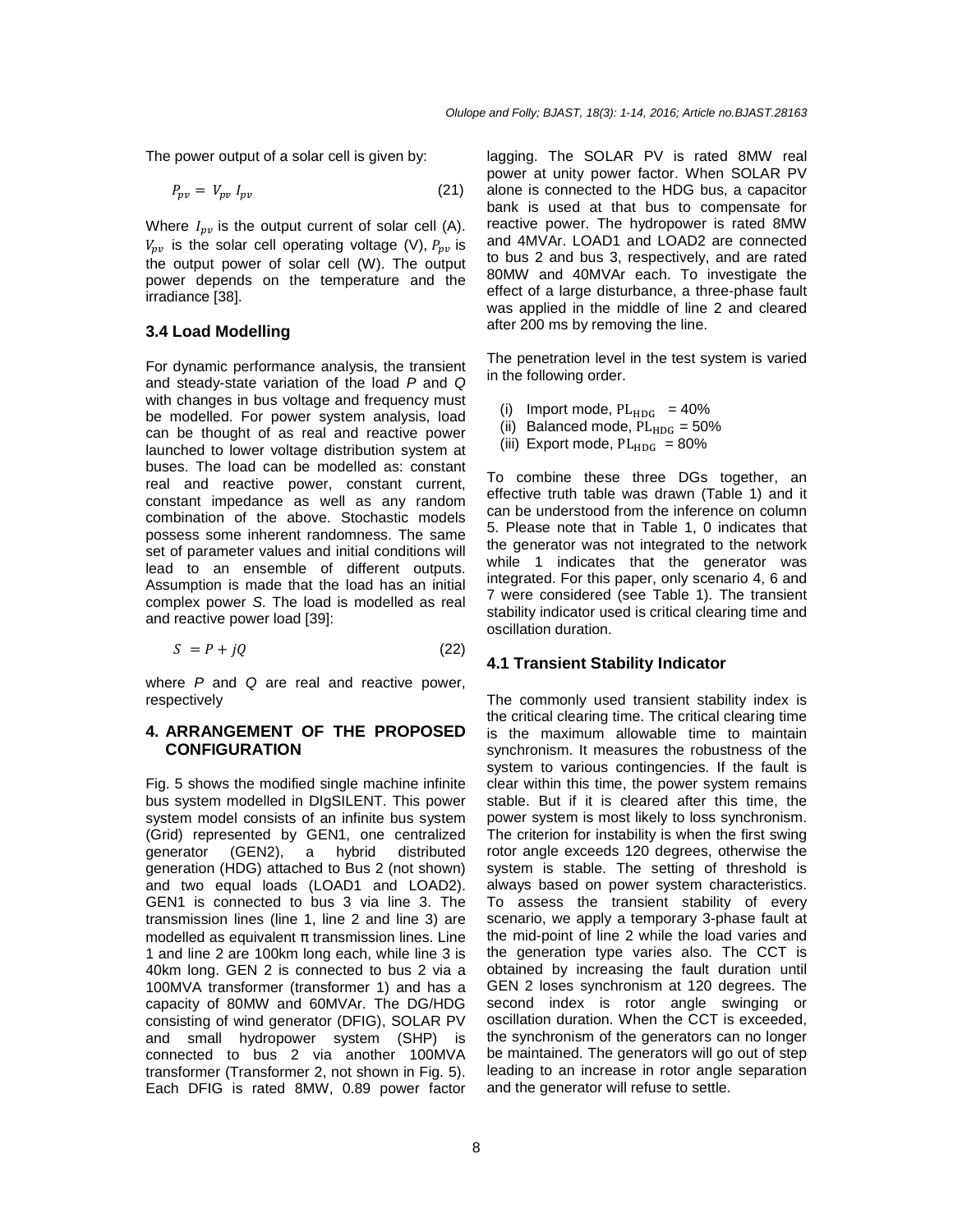

**Fig. 5. Arrangement of the proposed configuration in DIgSILENT** 

| <b>Scenarios</b> | <b>Wind turbine</b><br>(DFIG) | <b>Solar PV</b> | <b>Small</b><br>hydropower | <b>Inference</b>                                 |
|------------------|-------------------------------|-----------------|----------------------------|--------------------------------------------------|
|                  |                               |                 |                            | No DG Integration                                |
|                  |                               |                 |                            | Small hydropower only<br>(Base case 1)           |
| 3                | 0                             |                 | 0                          | Solar PV only (Base<br>case 2)                   |
|                  | 0                             |                 |                            | Solar PV and Small<br>hydropower                 |
| 5                |                               | Ω               | 0                          | Wind Turbine only<br>(Base case 3)               |
| 6                |                               | 0               |                            | <b>DFIG and Small</b><br>Hydropower              |
|                  |                               |                 |                            | DFIG and Solar PV                                |
| 8                |                               |                 |                            | DFIG, Solar PV, and<br>Small Hydropower<br>(SHP) |

**Table 1. Truth table for hybrid distributed generation** 

# **5. SIMULATION RESULTS WITH VARYING LOAD AND DIFFERENT TYPES OF HDG**

In the simulation, the base load is 80MW and 40MVAr for each load (LOAD1 and LOAD2). Note that only the export mode is considered. The description of the modelling done in this section explains what happen during the peak load and during the non-peak load. During the peak load, a certain generator will be switched on to cater for the additional load and during nonpeak load the generator can be switched off. The particular generator to be switched off or on is being identified in this simulation and modelling.

**Table 2. The growth in demand for 30 years with 6 years interval** 

| Years | LOAD (MVA)            |
|-------|-----------------------|
| 0     | $80 + 40$ (base load) |
| 6     | $104 + 152$           |
| 12    | $128 + 64$            |
| 18    | $152 + 76$            |
| 24    | $176 + 88$            |
| 30    | 200+j100              |

The increase in load is covered by using one DG while the other DG covered half of the base load. In other words, after the first 6 years, the increase in load is estimated to be 24+j12MVA. One DG supplied 80+j40MVA (half of base load) while the other DG supplied 24+j12MVA. The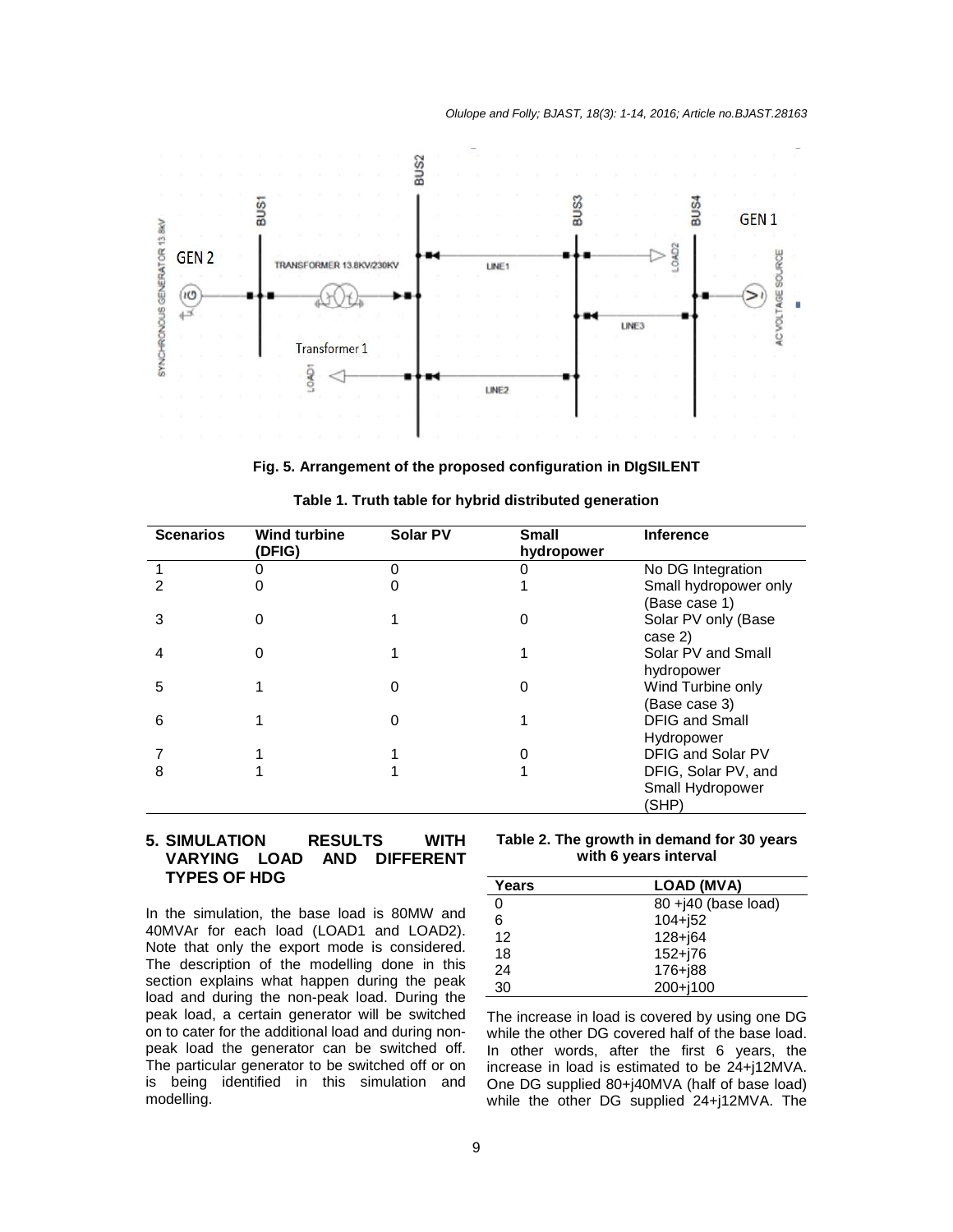choice of which DG to use to supply the step increase in load demand depends on the availability of the primary source and the location. When DG is used to supply the increasing load, it is assumed that the primary energy source is abundant in such location.

Three assumptions were made:

- 1) Half of the base load was supplied by the SOLAR PV but the increasing load demand was supplied by SHP and vice versa. This is shown in Fig. 6 with the label (SOLAR PV (base load) and SHP (Additional load).
- 2) Half of the base load was supplied by the SOLAR PV but the increasing load was supplied by the DFIG and vice versa. This is shown in Fig. 7 with the label (SOLAR PV (base load) and DFIG (Additional load).
- 3) Half of the base load was supplied by the SHP but the increasing load was supplied by the DFIG and vice versa. This is shown in Fig. 8 with the label (SHP (base load) and DFIG (Additional load).

The first assumption means that the steps increased in the load were supplied by SHP while SOLAR PV supplied half of the total base load and vice versa. Since there are two loads (each 80+j40MVA), the total base load is 160+j80 MVA. While the first load increase is 24+j12MVA (reactive power has also increased). Consider the year 30 where the total load is 200+j100MVA (see last row in Table 2). The total base load (LOAD1 & LOAD2) is 160+j80MVA. The load increase is 120+j60MVA for one load.

DG supplies the half of the base load (80+j40) MVA) and GEN2 supplies the other part of the base load (80+j40 MVA).

# **6. RESULTS AND DISCUSSION**

# **6.1 Stochastic Load and HDG Penetration Level Impact on Rotor Angle using Oscillation Duration**

The graph depicted in Fig. 6 shows that when SOLAR PV supplies the additional load increase (120+j60MVA) and SHP supplies half of the base load, the system has the larger first swing and more subsequent oscillations as compared to when SHP supplies the additional load increase. Also, when SOLAR PV supplies the load increase, which is higher than the base load, the impact of SOLAR PV will be higher or dominant.

When SHP is used to supply additional load increase, the transient stability is improved because SHP can also supply reactive power to the grid.

From Fig. 7 it can be seen that the transient stability margin is decreased when DFIG is used to supply the load increase compared to when SOLAR PV supplies the load increase. This is because in Fig. 7, much of the load is supplied by DFIG which in this paper shows the worst transient stability case. When SOLAR PV is used to supply the load increase in Fig. 7, the stability is improved and the system settled down within 6 seconds.

Fig. 8 shows that the transient stability margin is improved when SHP is used to supply the increasing load and DFIG is used for the base load compared to when DFIG is used to supply the additional load increase.

In all the three graphs (Figs. 6-8), the stability is improved when SHP is used to supply the load increase but worsened when DFIG is used to supply the load increase.

The transient stability depends on the combination of different DGs. For example, the transient stability in Fig. 6 worsened when SOLAR PV supplied the load increase, but in Fig. 7 when SOLAR PV supplied the load increase and DFIG supplied the base load, the stability is improved.

# **6.2 Stochastic Load and HDG Penetration Level Impact on Critical Clearing Time (CCT)**

Consider the last row of Table 3. (i.e., year 30) where the total load is 200+j100MVA. Since half of the base load (LOAD 1) is 80+j40, the load increase is 120+j60MVA. Table 3 shows the CCT values during step increase in load demand.

From Table 3, it is observed that the transient stability of the system depends on the DG that is used to supply the highest megawatt (i.e., dominant). For example, in column 2 of Table 3, DFIG is used to supply the additional load while SOLAR PV supplied the base load. When the load was 104+j52 MVA, DFIG only supplied 24+j12MVA, while SOLAR PV is used to supply 80+j40MVA. In this case, the impact of SOLAR PV on the transient stability dominates. As the additional load increases, the transient stability margin decreases because the DFIG now supplies the additional load increase and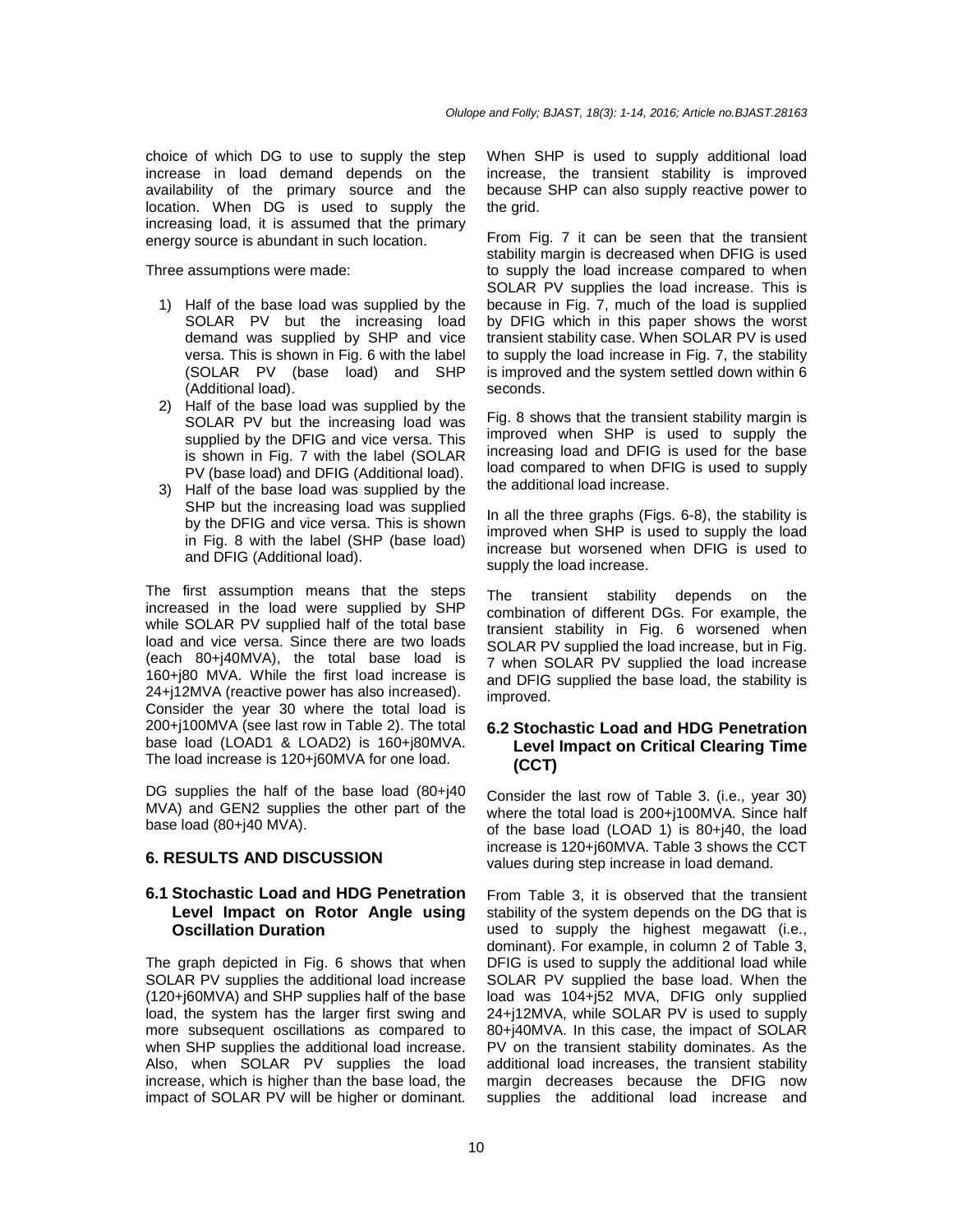becomes dominant compared to SOLAR PV. Comparing column 2 with column 3, the transient stability is improved when SOLAR PV supplies the additional loads compared to when DFIG supplies the additional loads (see the average values of the CCT in Table 3, last row).



**Fig. 6. Rotor angle of (GEN2) indicating Load supply by SOLAR PV and SHP and vice versa (Year 30)** 



**Fig. 7. Rotor angle of (GEN2) indicating Load supply by SOLAR PV and DFIG and vice versa (Year 30)** 



**Fig. 8. Rotor angle of GEN 2 indicating load supply by SHP and DFIG and vice versa (Year 30)**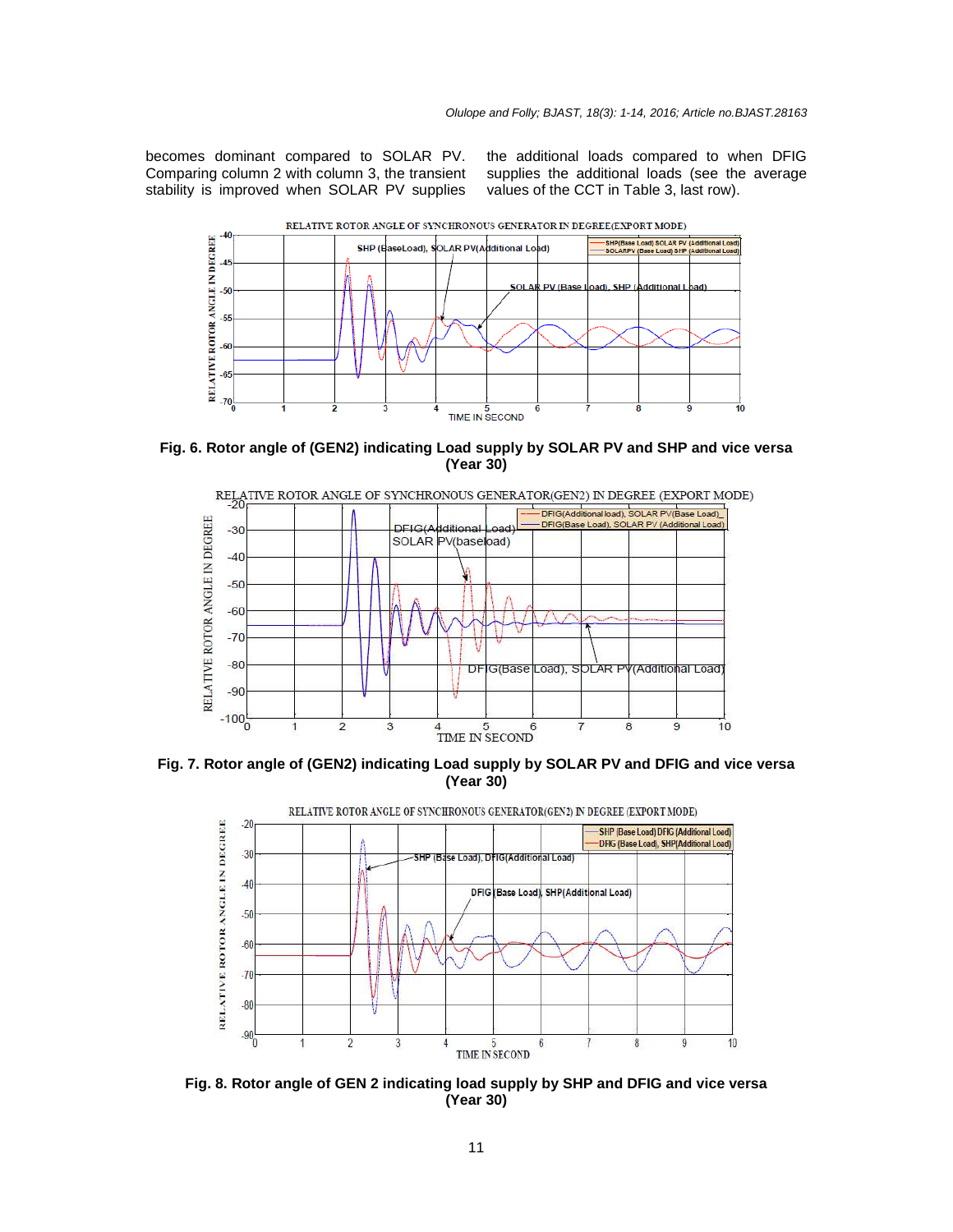| <b>LOADS</b><br>(MVA) | <b>DFIG</b><br>(Additional<br>Load) and<br><b>SOLAR PV</b><br>(base load) | <b>DFIG (base</b><br>load) and<br><b>SOLAR PV</b><br>(Additional<br>Load) | <b>SOLAR PV</b><br>(base load)<br>and SHP<br>(Additional<br>Load) | <b>SOLAR PV</b><br><i>(Additional</i><br>Load)<br>and SHP<br>(base load) | <b>SHP</b><br>(Additional<br>Load) and<br><b>DFIG</b><br>(base load) | <b>SHP</b><br>(base load)<br>and DFIG<br>(Additional<br>Load) |  |  |  |  |
|-----------------------|---------------------------------------------------------------------------|---------------------------------------------------------------------------|-------------------------------------------------------------------|--------------------------------------------------------------------------|----------------------------------------------------------------------|---------------------------------------------------------------|--|--|--|--|
|                       | <b>CCT</b><br>(ms)                                                        |                                                                           |                                                                   |                                                                          |                                                                      |                                                               |  |  |  |  |
| $104 + 52$            | 395                                                                       | 310                                                                       | 420                                                               | 500                                                                      | 400                                                                  | 470                                                           |  |  |  |  |
| $128 + 64$            | 380                                                                       | 300                                                                       | 450                                                               | 490                                                                      | 390                                                                  | 450                                                           |  |  |  |  |
| $152 + 76$            | 210                                                                       | 290                                                                       | 470                                                               | 480                                                                      | 220                                                                  | 140                                                           |  |  |  |  |
| $176 + 188$           | 70                                                                        | 130                                                                       | 480                                                               | 460                                                                      | 120                                                                  | 100                                                           |  |  |  |  |
| $200 + 100$           | 65                                                                        | 150                                                                       | 490                                                               | 450                                                                      | 150                                                                  | 95                                                            |  |  |  |  |
|                       | Average (ms)                                                              |                                                                           |                                                                   |                                                                          |                                                                      |                                                               |  |  |  |  |
|                       | 224                                                                       | 236                                                                       | 462                                                               | 476                                                                      | 256                                                                  | 251                                                           |  |  |  |  |

**Table 3. CCT during step increase in load demand**

It is therefore observed that whenever DFIG supplies the largest megawatt, the transient stability is worsened compared to other DGs.

However, the case of combination of SOLAR PV and SHP is different (columns 4 and 5 in Table 3) take for example when the load is 104+j52. Under this load condition, when SOLAR PV supplies the additional load and SHP supplies the base load (column 5), the transient stability margin is improved compared to when SOLAR PV supplies the based load and SHP supplies the additional load (column 4). This is because SHP initially supplied the highest load (80+j40MVA). But when the load increases and SOLAR PV was used to supply the increasing load, the transient stability margin decreases, but when SHP supplies the increasing load in column 4, the stability margin improves.

However, when SHP supplies the additional load, the transient stability margin was lower initially compared to when SHP supplies the based load (column 5). As more additional loads are added, the transient stability margin continues to increase as can be seen by the increase in the CCT values which increases from 420ms to 490ms. But in column 5, the CCT values decreased. Column 6 shows the CCT when SHP supplies the additional load and DFIG supply the base load while column 7 shows the opposite. It can be seen from the average values of the CCT that the average value of the CCT is lower when SHP is used to supply the base load and DFIG supply the additional load compared to when SHP supplies the additional loads and DFIG is used to supply the base load.

The simulation results indicate that CCT and oscillation duration are good indices that can be used to access the stability of power system under three-phase fault. The level of penetration and the nature of the load of HDG affect the transient stability of power system.

#### **7. CONCLUSION**

Modelling and simulation of grid integrated Hybrid distributed generation as well as the impact of stochastic load and penetration level of HDG on transient stability were investigated in this paper. By observing the oscillation duration and critical clearing time, we were able to assess whether the transient stability of the system was improving or deteriorating. The simulation results show that single source DG and multi-source DG (HDG) will have different impacts on transient stability of power system. Since the generators are better combined together to enhance and to improve power availability, it is necessary to investigate the stability of the system when HDG is integrated. It is shown that transient stability is improved when the combination of HYBRID SOLAR PV+SHP is used compared to when HYBRID DFIG+SOLAR PV is used. However, the transient stability is worsened whenever DFIG is combined with other DGs to supply the additional load compared to when SHP and SOLAR PV are combined. As the additional load increases, the critical clearing time also decreases except in the case of hybrid SOLAR PV (base load) and SHP (additional load).

#### **ACKNOWLEDGEMENT**

This work is based on research supported in part by the National research Foundation of South Africa Grant no. 85503.

### **COMPETING INTERESTS**

Authors have declared that no competing interests exist.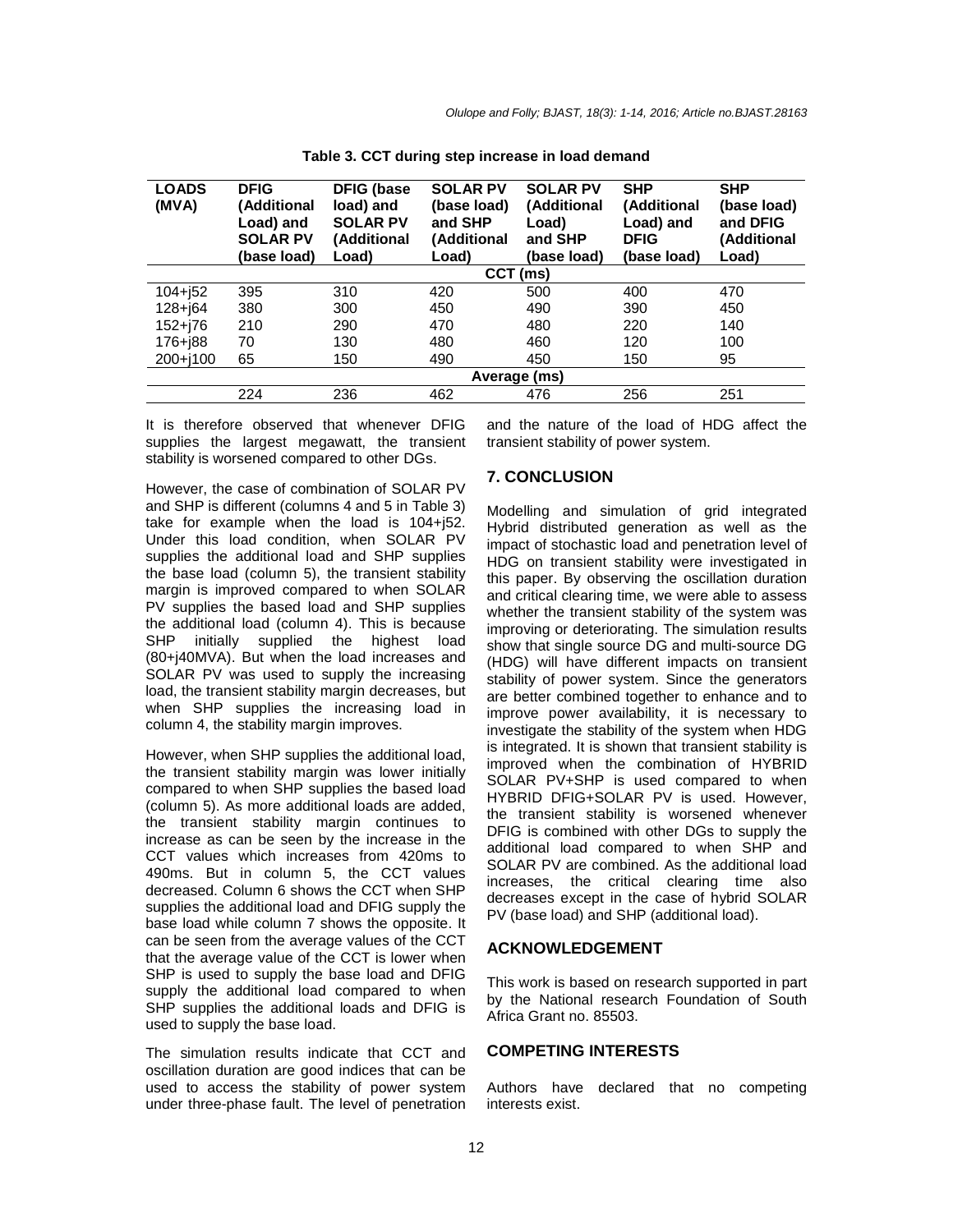# **REFERENCES**

- 1. Ackerman T, Andersson G, Soder L. Distributed generation, a definition. Electric Power Energy Research. 2001;57(3):195- 204.
- 2. Momoh J, Boswell GD. Improving power grid efficiency using distributed generation. Proceedings of the  $7<sup>th</sup>$  International Conference on Power System Operation and Planning. 2007;11-17.
- 3. Available:http://www.energy.ca.gov/2007p ublications/CEC-500- 2007- 021/CEC-500- 2007-021.PDF
- 4. Azmy AM. Simulation and management of distributed generation units using<br>intelligent techniques. Ph.D. Thesis intelligent techniques. Ph.D. Thesis Submitted to the Department Electrical Engineering University of Duisburg-Essen; 2005.
- 5. Olulope PK, Folly KA. Impact of hybrid distributed generation on transient stability of power system. Power and Energy Systems Applications (PESA 2012), Las Vegas, USA, November 12 – 14. 2012;97- 105.
- 6. Olulope PK, Folly KA, Ganesh K. Venayagamoorthy. Modeling and simulation of hybrid distributed generation and its impact on transient stability of power system. International Conference on Industrial Technology (ICIT), 25-27 February; 2013.
- 7. Paska J, Biczel P, Klos M. Hybrid power systems-An effective way of utilizing primary energy sources. Electric Power Systems Research, Elsevier. 2009;1-8.
- 8. Wang C. Modeling and control of hybrid Wind/photovoltaic/fuel cell distributed generation system. Ph.D Dissertation Submitted to Montana State University; 2006.
- 9. Thong VV, Driesen J, Belmans R. Transmission system operation concerns with high penetration level of distributed generation. Universities Power and Engineering Conference UPEC, 4-6 Sept. 2007;867-871.
- 10. Tran-Quoc T, Le Thanh L, Ch. Andrieu, Hadjsaid N, Kieny C, Sabonnadiere JC, Le K, Devaux O, Chilard O. Stability analysis for the distribution networks with distributed generation. Proc. 2005/2006 IEEE/PES Transmission & Distribution Conference & Exposition. Dallas, TX, USA, May 21–26. 2006;(1–3):289–294.
- 11. Knazkins VV. Stability of power systems<br>with large amounts of distributed with large amounts generation. PhD Thesis Submitted to University Stockholm, Sweden; 2004.
- 12. Ishchenko A. Dynamics and stability of distributed networks with dispersed generation. Ph.D Thesis Submitted to  $\overline{\text{E}}$ indho-Ven University of Technology, 16<sup>th</sup> January; 2008.
- 13. Reza M. Stability analysis of transmissions Systems with high penetration of<br>distributed generation. PhD Thesis distributed generation. PhD Thesis submitted to Delf University of Technology Delft, The Netherlands; 2006.
- 14. Tiam Y. Impact on the power system with a large generation of photovoltaic generation. PhD Thesis submitted to the University of Manchester Institute of Science and Technology. 2004;53-55.
- 15. Vechiu I, Camblong H, Papia G, Dakyo B, Nichita C. Dynamic simulation model of a hybrid power system: Performance analysis. International Journal of Automotive Technology. 2006;7(7):1-9.
- 16. Sotirios S, Papadopoulos B, Demetrios P. Efficient design and simulation of an expandable hybrid (wind-photovoltaic) power system with MPPT and inverter input voltage regulation features in compliance with electric grid requirements. Electric Power Systems Research. 2009; 79:1271-85.
- 17. Mehdi Dali, Jamel Belhadj, Xavier Roboam. Design of a stand- alone hybrid photovoltaic-wind generating system with battery storage.

# Available:http://journal.

esrgroups.org/jes/papers/4\_3\_7.pdf

- 18. Joanne Hui, Alireza Bakhshai, Praveen K. Jain. A hybrid wind- solar energy system: A new rectifier stage topology. In: Applied Power Electronics Conference and Exposition (APEC), 2010 Twenty-Fifth Annual IEEE,  $21^{st} - 25^{th}$  Feb. 2010;155-61.
- 19. Arutchelvi Meenakshisundaram, Daniel Samuel Arul. Grid connected hybrid dispersed power generators based on PV array and wind-driven induction generator. Journal of Electrical Engineering 2009; 60(6):313-20.
- 20. Hansen AD, Jauch C, Sørensen P, Iov F, Blaabjerg F. Dynamic wind turbine models in power system simulation tool DIgSILENT. Rsio National Laboratory, Roskilde; 2003.